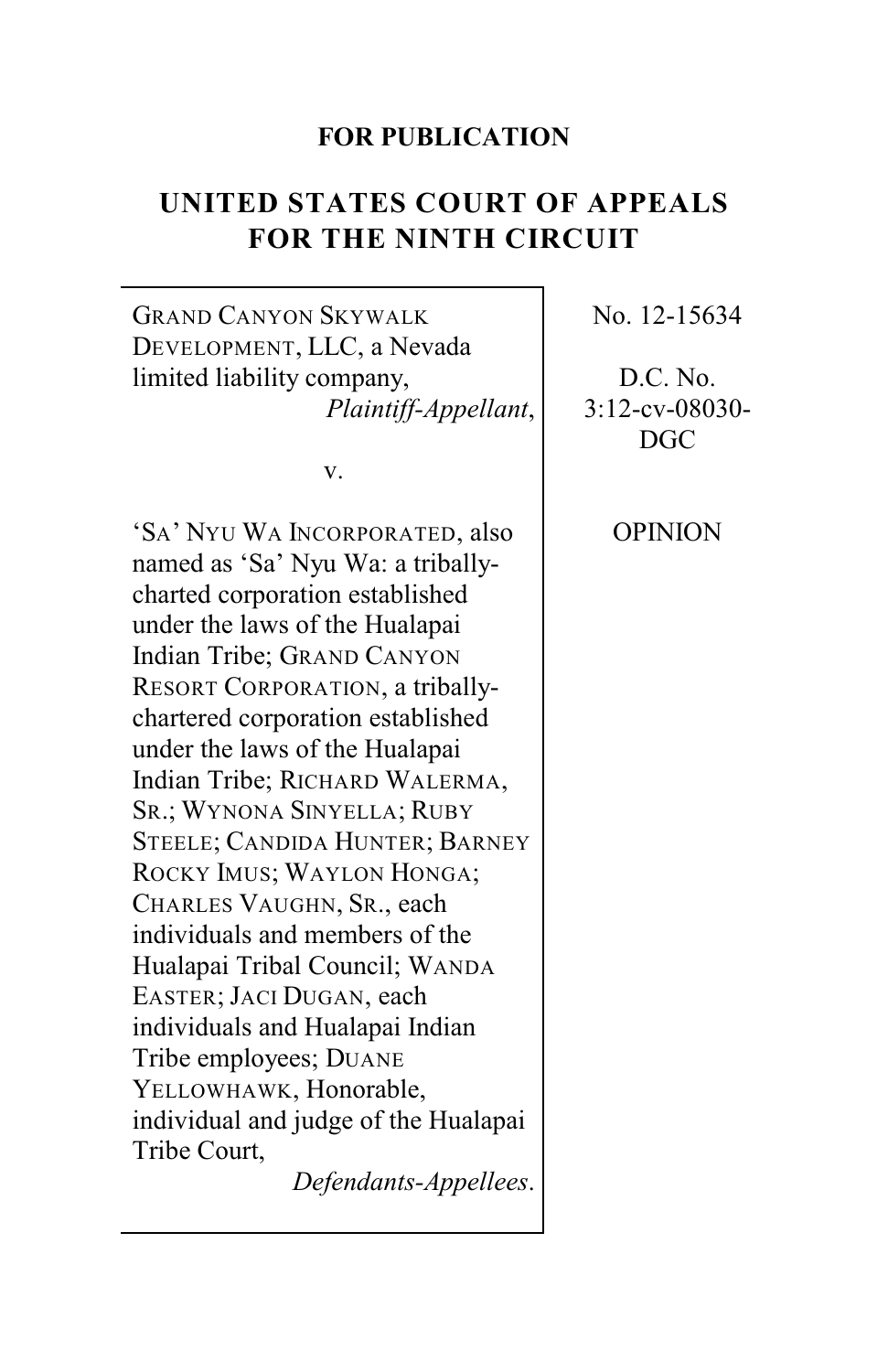Appeal from the United States District Court for the District of Arizona David G. Campbell, District Judge, Presiding

Argued and Submitted October 19, 2012—San Francisco, California

Filed April 26, 2013

Before: Raymond C. Fisher, Richard C. Tallman, and Consuelo M. Callahan, Circuit Judges.

Opinion by Judge Tallman

# **SUMMARY \***

## **Tribal Court Jurisdiction**

Affirming the district court's judgment in an action concerning a dispute over a revenue-sharing contract between a Nevada corporation and a tribally chartered corporation of the Hualapai Indian Tribe for the building and operation of the Grand Canyon Skywalk, the panel held that the Nevada corporation must exhaust tribal court remedies before proceeding in federal court on its claims challenging the Tribe's authority to condemn its intangible property rights in the contract.

This summary constitutes no part of the opinion of the court. It has **\*** been prepared by court staff for the convenience of the reader.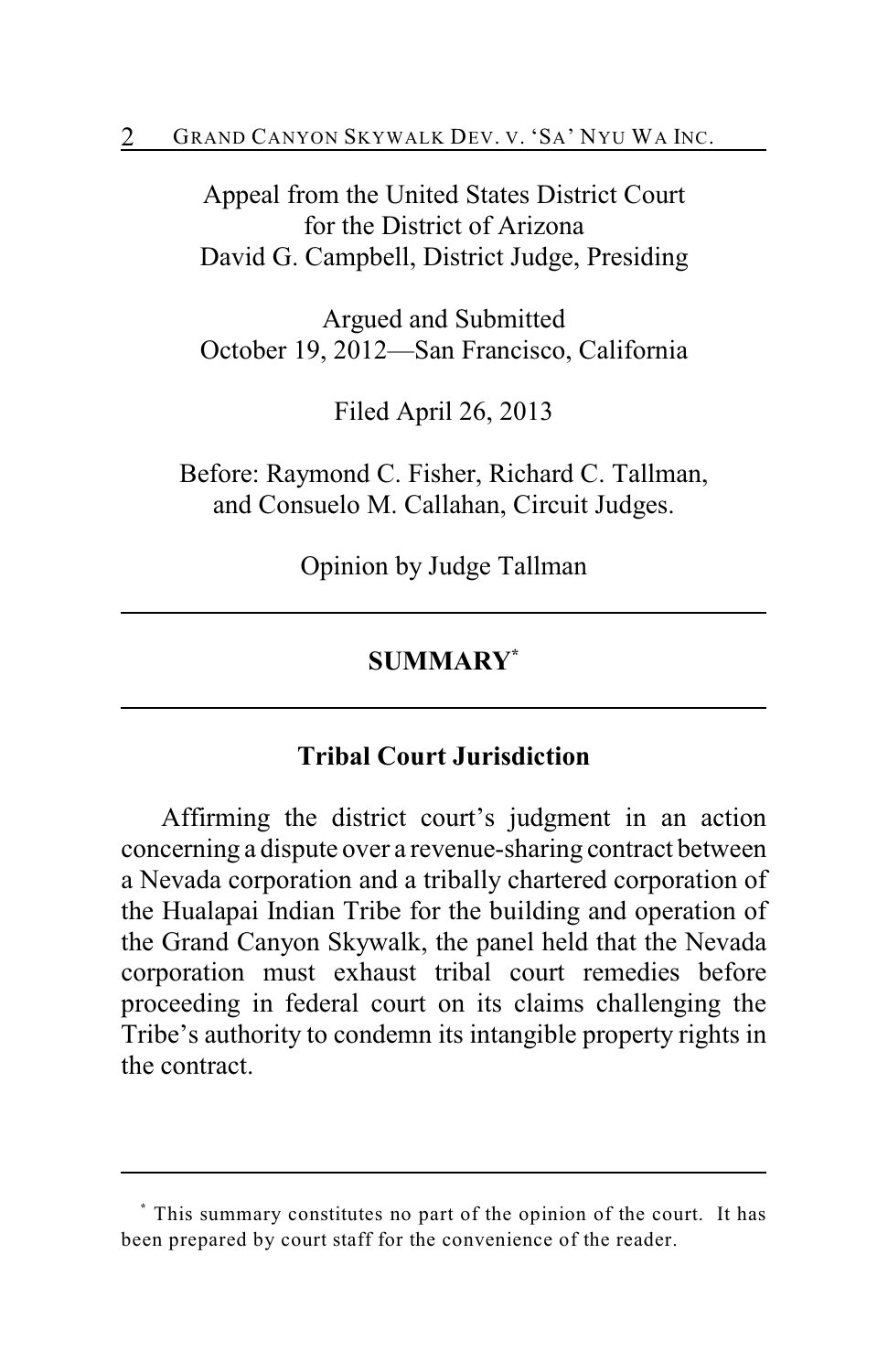The panel concluded that the bad faith and futility exceptions to the exhaustion requirement did not apply. It held that where a tribal court has asserted jurisdiction and is entertaining a suit, the tribal court must have acted in bad faith for exhaustion to be excused; bad faith by a litigant instituting the tribal court action will not suffice. The panel held that the submitted evidence did not establish that the tribal court operated in bad faith or was controlled by the tribal council in its decision making. The panel also affirmed the district court's conclusion that the evidence did not meet the narrow futility exception, which applies where exhaustion would be futile because of the lack of adequate opportunity to challenge the tribal court's jurisdiction.

The panel held inapplicable the exhaustion exception for cases in which the tribal court plainly lacks jurisdiction. The panel stated that the main rule of *Montana v. United States*, 450 U.S. 544 (1981), that generally Indian tribes lack civil authority over the conduct of nonmembers on non-Indian land within a reservation, was unlikely to apply to the facts of this case. The panel held that the district court correctly relied upon *Water Wheel Camp Recreation Area, Inc. v. LaRance*, 642 F.3d 802 (9th Cir. 2011), which recognizes that a tribe's inherent authority over tribal land may provide for regulatory authority over non-Indians on that land without the need to consider *Montana.* Moreover, even if the tribal court were to apply *Montana*'s main rule, the Nevada corporation's consensual relationship with the tribal corporation, or the financial implications of their agreement, likely would place the case squarely within one of *Montana*'s exceptions and allow for tribal jurisdiction.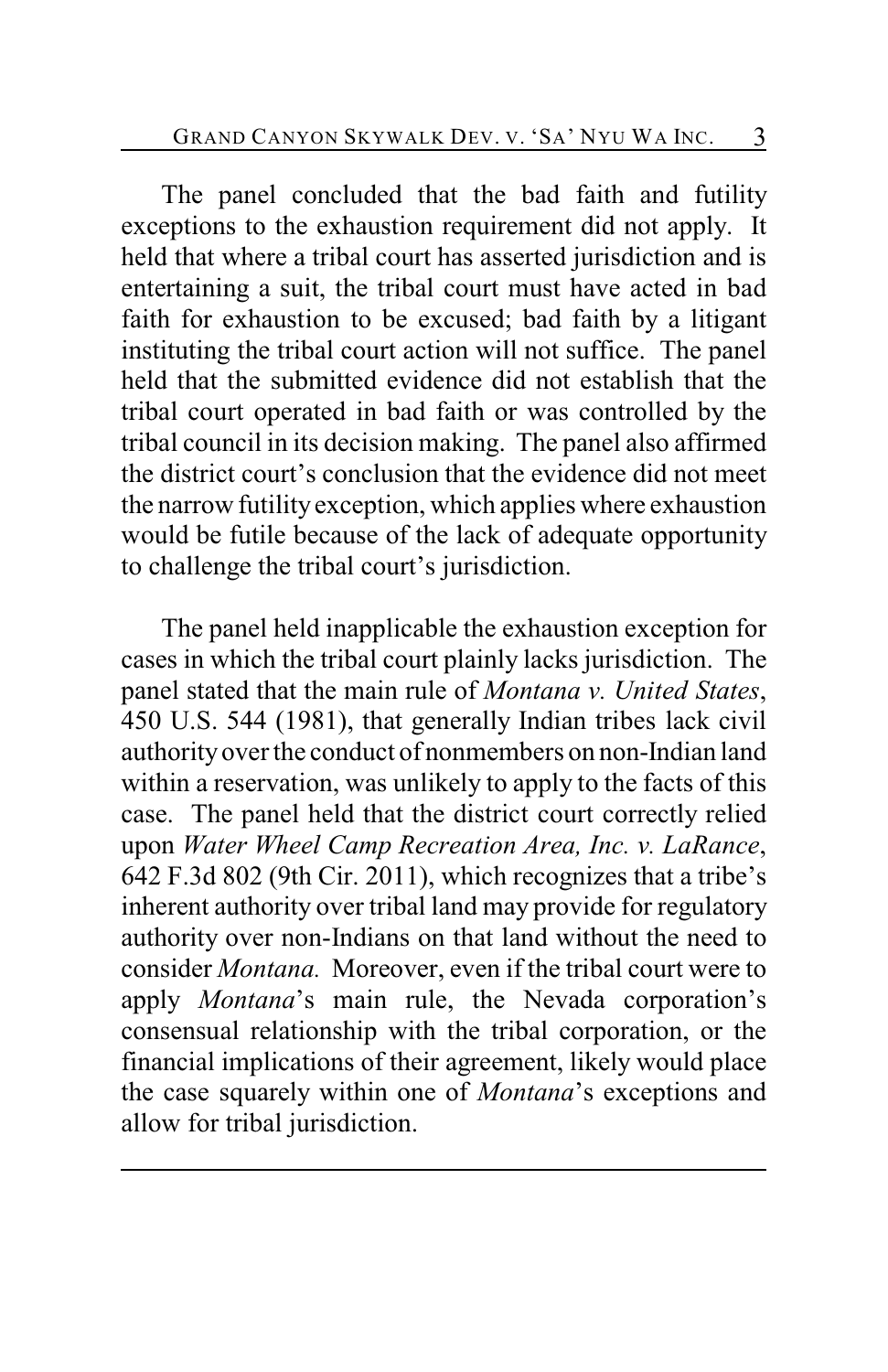## **COUNSEL**

Troy A. Eid (argued) and Jennifer Weddle, Greenberg Traurig, LLP, Denver, Colorado; Tami Denise Cowden and Mark Tratos, Greenberg Traurig, LLP, Las Vegas, Nevada; and Pamela Overton, Greenberg Traurig, LLP, Phoenix, Arizona, for Plaintiff-Appellant.

Jeffrey David Gross (argued), Paul Kipp Charlton, Glen Hallman and Christopher W. Thompson, Gallagher & Kennedy, P.A., Phoenix, Arizona, for Defendants-Appellees.

#### **OPINION**

TALLMAN, Circuit Judge:

We must once again address the subject of tribal court jurisdiction over disputes arising when non-Indians choose to do business in Indian country. Underlying this jurisdictional question is a multi-million dollar development contract involving the building and operation of a tourist destination overlooking one of the world's great wonders, the Grand Canyon. The Skywalk is a glass-bottomed viewing platform suspended 70 feet over the rim of the Grand Canyon with the Colorado River flowing thousands of feet below.

Grand Canyon Skywalk Development, LLC ("GCSD"), a Nevada corporation, entered into a revenue-sharing contract with Sa Nyu Wa ("SNW"), a tribally chartered corporation of the Hualapai Indian Tribe. When a dispute arose over the contract, GCSD sued SNW in Hualapai Tribal Court to compel arbitration. While arbitration proceeded, the Hualapai Tribal Council exercised eminent domain and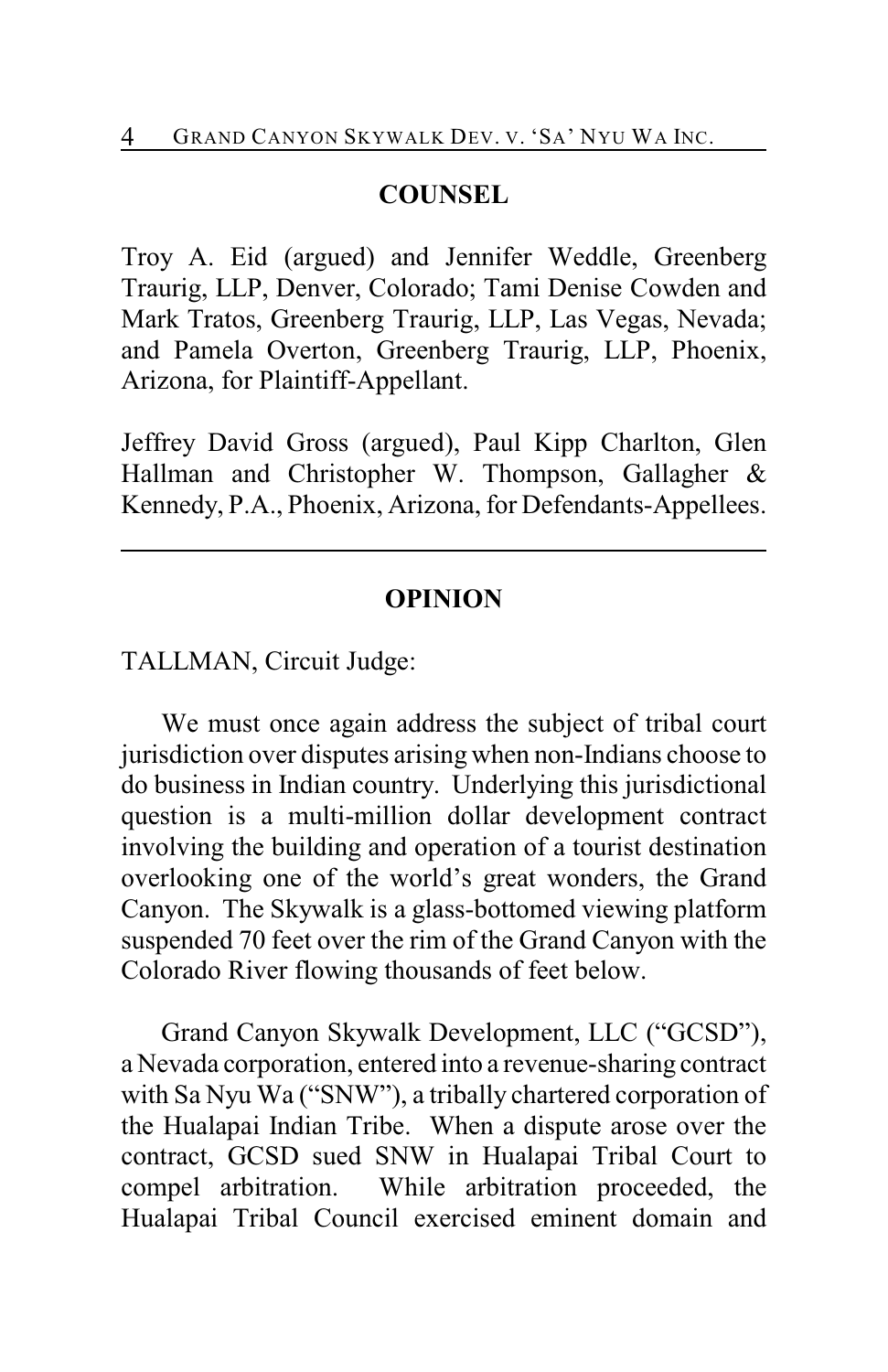condemned GCSD's intangible property rights in the contract, which practically speaking left SNW, as a tribal corporation, in contract with the Hualapai Tribe.

GCSD responded by filing suit against SNW in the United States District Court for the District of Arizona seeking declaratory judgment that the Hualapai Tribe lacked the authority to condemn its intangible property rights and injunctive relief. The district court denied the temporary restraining order ("TRO") to enjoin SNW based on the principle of comity and required GCSD to exhaust all possible tribal court remedies before proceeding in federal court. The district court relied on our decision in *Water Wheel Camp Recreational Area, Inc. v. LaRance*, 642 F.3d 802 (9th Cir. 2011), and also concluded there was not a sufficient basis to apply the bad faith or futility exceptions. For the same reasons cited by the district court, we affirm.

## **I**

On December 31, 2003, GCSD and SNW entered into a revenue-sharing "Development and Management Agreement" to establish a glass bridge tourist overlook and related facilities known as the Skywalk on remote tribal land. In addition, GCSD agreed to provide shuttle services from locations outside the reservation to the Skywalk. The parties signed an amended agreement on September 10, 2007, and later created a trust to manage the shared revenues on March 10, 2010.

GCSD filed a complaint in Hualapai Tribal Court on February 25, 2011, seeking to compel SNW to engage in arbitration pursuant to their agreement's dispute resolution clause. SNW objected, but nonetheless participated, and on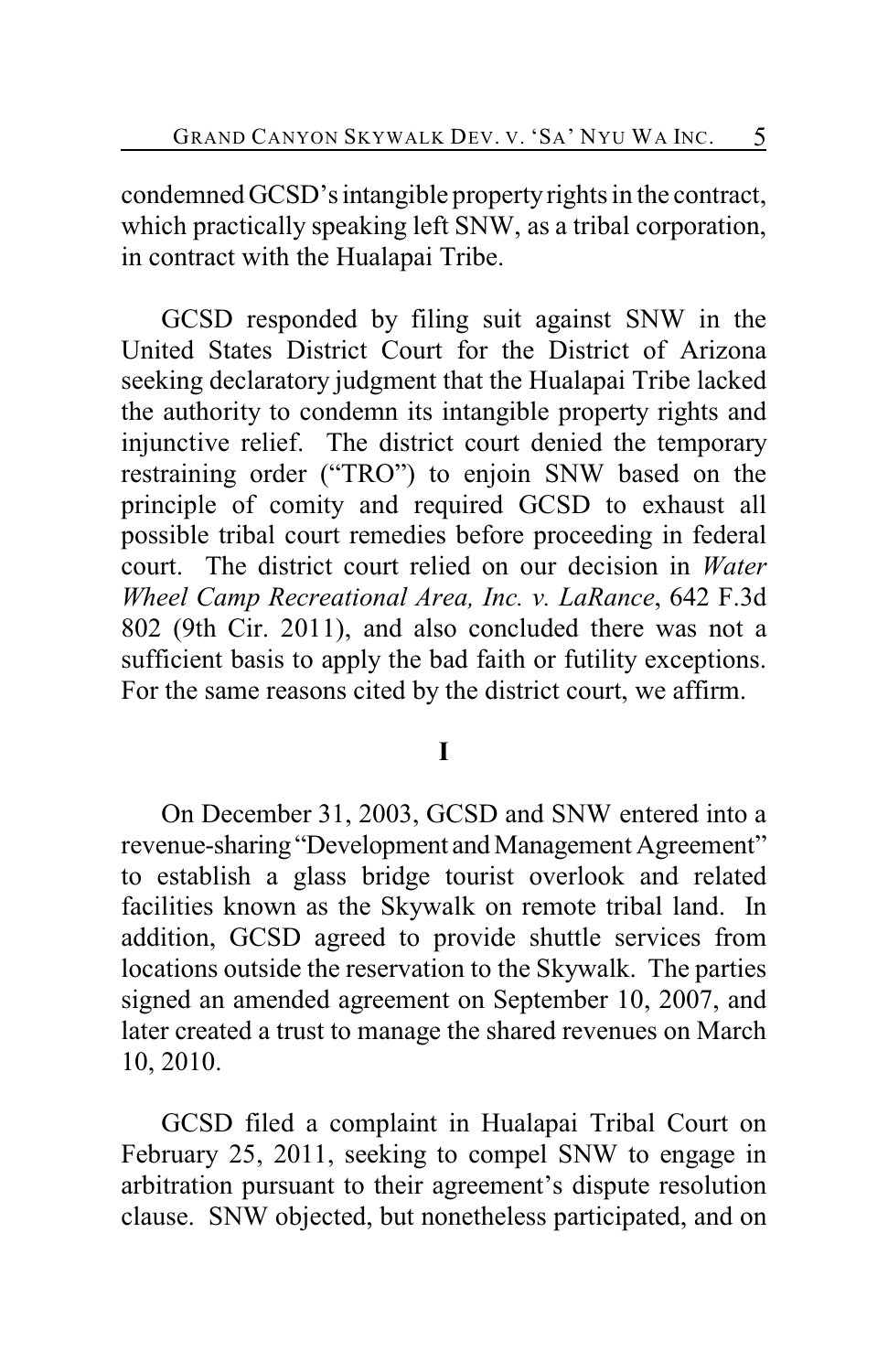February 1, 2012, an American Arbitration Association arbitrator set deadlines for a joint prehearing schedule and resolution of any outstanding discovery disputes, including depositions and subpoenas.

As arbitration proceeded, the Hualapai Tribal Council passed Resolution No. 20-2011 on April 4, 2011, enacting § 2.16 of the Hualapai Law and Order Code, which codified the Tribe's power to invoke eminent domain to condemn property for public use. On February 7, 2012, acting under § 2.16, the tribal council passed Resolution No. 15-2012 to acquire "GCSD's contractual interest in the Skywalk Agreement under the power of eminent domain and to do all things necessary to accomplish th[at] purpose." The Hualapai Tribal Court followed by issuing a TRO against GCSD, and SNW filed a Declaration of Taking with the tribal court.

GCSD responded on two fronts: it filed an expedited motion for a TRO in district court to stop the eminent domain proceedings, and it opposed the taking in Hualapai Tribal Court. After multiple hearings, the district court denied GCSD's TRO by invoking the principles of comity and ordered GCSD to exhaust tribal court remedies prior to review in federal court. GCSD timely appealed on March 22, 2012.

#### **II**

We have jurisdiction under 28 U.S.C. § 1292(a)(1) as an appeal from denial of injunctive relief. Although TROs are not typically appealable interlocutory orders, we may review a TRO that "possesses the qualities of a preliminary injunction" where the "district court holds an adversary hearing and the basis for the court's order was strongly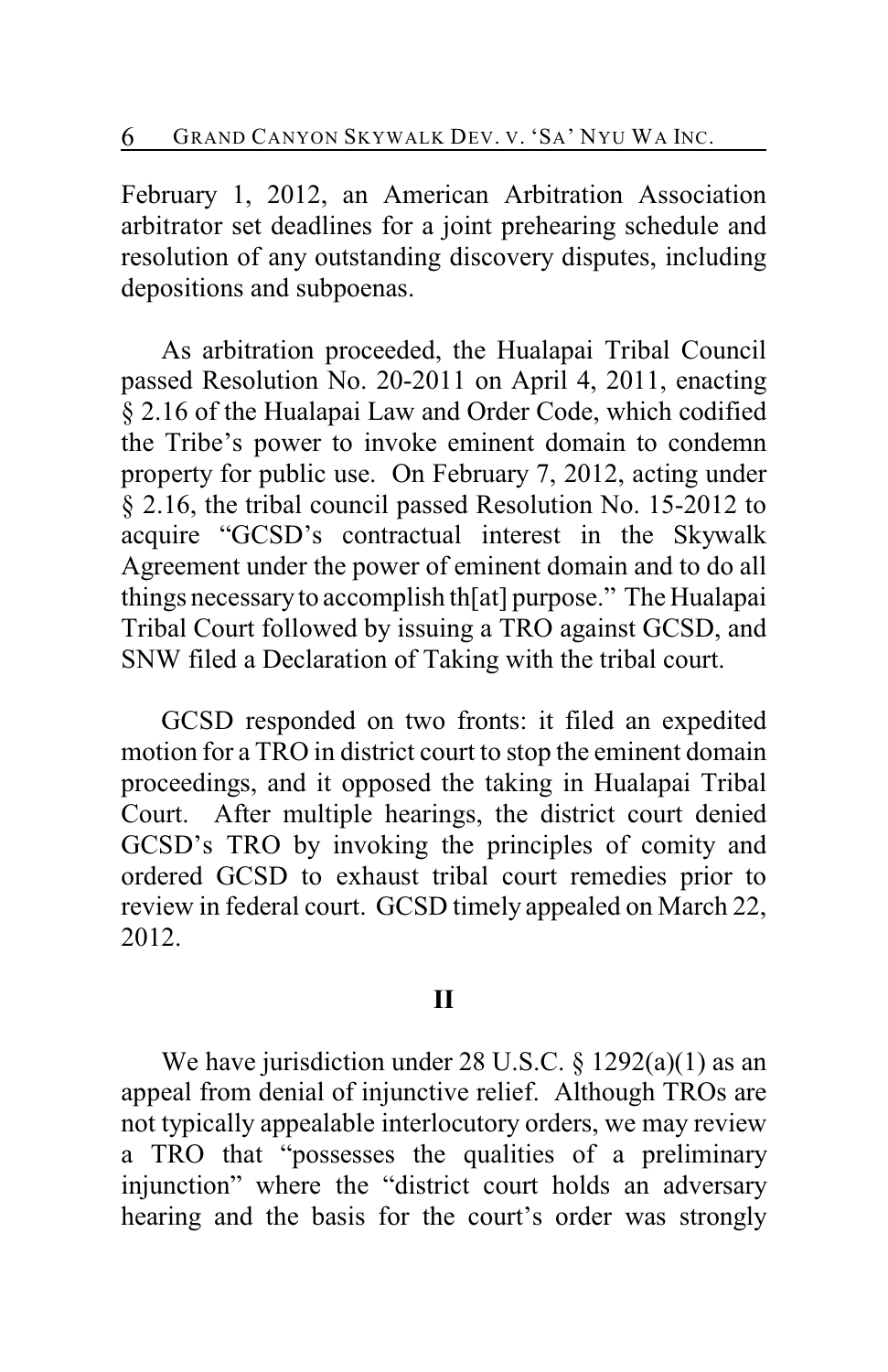challenged." *Serv. Emps. Int'l Union v. Nat'l Union of Healthcare Workers*, 598 F.3d 1061, 1067 (9th Cir. 2010). We review questions of tribal court jurisdiction and exhaustion of tribal court remedies de novo and factual findings for clear error. *Smith v. Salish Kootenai Coll*., 434 F.3d 1127, 1130 (9th Cir. 2006); *Philip Morris USA, Inc. v. King Mountain Tobacco Co.*, 569 F.3d 932, 938 n.1 (9th Cir. 2009).**<sup>1</sup>**

#### **III**

SNW argues, for the first time on appeal, that collateral estoppel bars GCSD from raising similar jurisdictional questions on appeal that it raised before the district court in an earlier case dismissed without prejudice. Because GCSD's argument fails on the merits, we need not consider either whether SNW waived this argument by failing to raise it in the district court or whether collateral estoppel applies here.

#### **IV**

Federal law has long recognized a respect for comity and deference to the tribal court as the appropriate court of first impression to determine its jurisdiction. *See Nat'l Farmers Union Ins. Cos. v. Crow Tribe of Indians*, 471 U.S. 845, 856–57 (1985); *Iowa Mut. Ins. Co. v. LaPlante*, 480 U.S. 9, 15–16 (1987);*Burlington N. R.R. Co. v. Crow Tribal Council*, 940 F.2d 1239, 1244–47 (9th Cir. 1991). As support for this

While appellate review of a district court's denial of a TRO is typically **<sup>1</sup>** for an abuse of discretion, the question of tribal jurisdiction and exhaustion of tribal remedies takes priority in this case and provides the appropriate standard of review.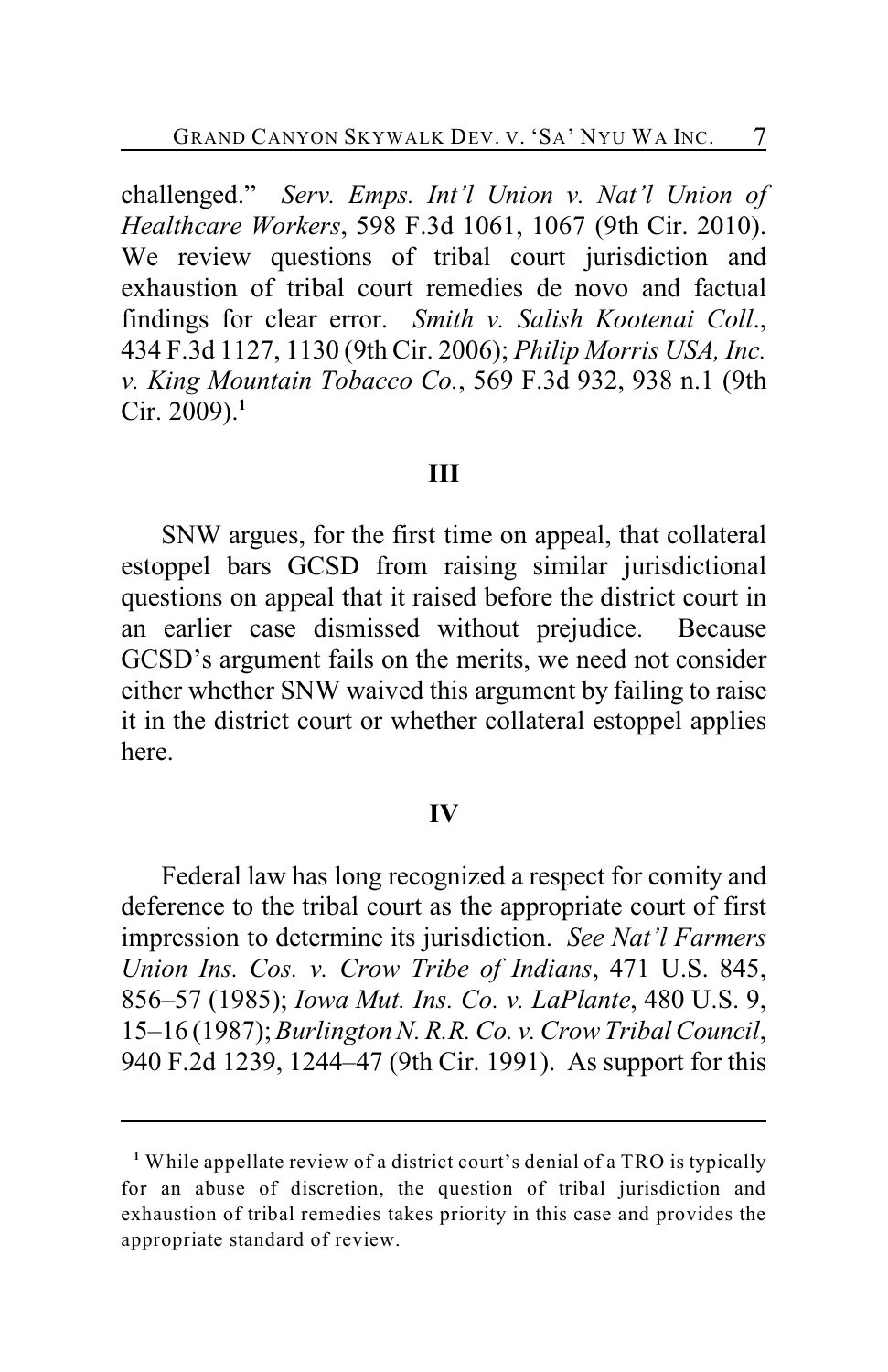premise, the Supreme Court cites: (1) Congress's commitment to "a policyof supporting tribal self-government and self-determination;" (2) a policy that allows "the forum whose jurisdiction is being challenged the first opportunity to evaluate the factual and legal bases for the challenge;" and (3) judicial economy, which will best be served "by allowing a full record to be developed in the Tribal Court." *Nat'l Farmers*, 471 U.S. at 856.

We have interpreted *National Farmers* as determining that tribal court exhaustion is not a jurisdictional bar, but rather a prerequisite to a federal court's exercise of its jurisdiction. *Crow Tribal Council*, 940 F.2d at 1245 n.3. "Therefore, under *National Farmers*, the federal courts should not even make a ruling on tribal court jurisdiction . . . until tribal remedies are exhausted." *Stock West, Inc. v. Confederated Tribes of the Colville Reservation*, 873 F.2d 1221, 1228 (9th Cir. 1989). However, there are four recognized exceptions to the requirement for exhaustion of tribal court remedies where:

> (1) an assertion of tribal jurisdiction is motivated by a desire to harass or is conducted in bad faith; (2) the action is patently violative of express jurisdictional prohibitions; (3) exhaustion would be futile because of the lack of adequate opportunity to challenge the court's jurisdiction; or (4) it is plain that no federal grant provides for tribal governance of nonmembers' conduct on land covered by *Montana*'s main rule.

*Burlington N. R.R. Co. v. Red Wolf*, 196 F.3d 1059, 1065 (9th Cir. 1999) (citations omitted)*.* GCSD raises bad faith,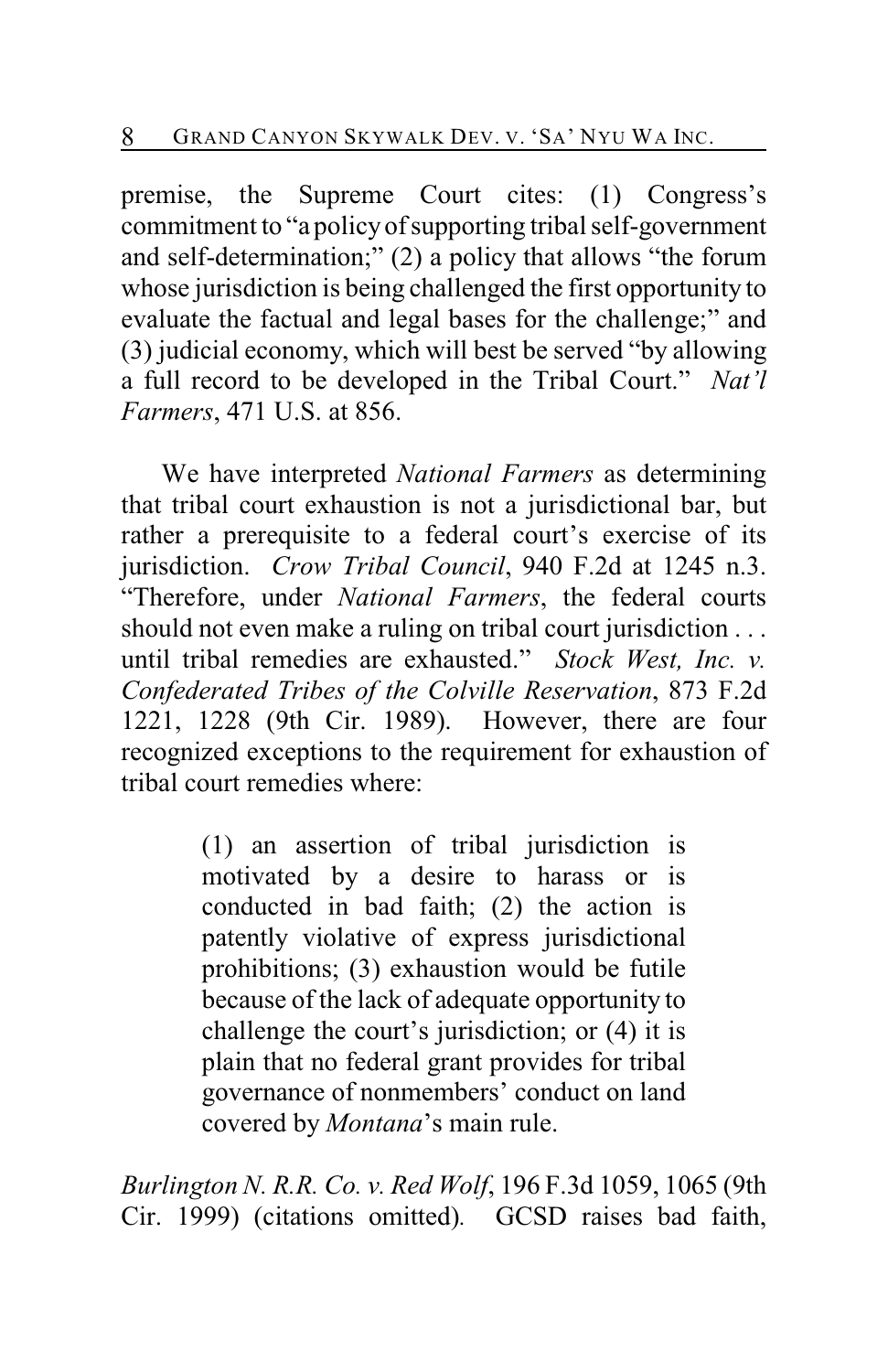futility, and plain lack of tribal governance in support of its position. We review each of these exceptions in turn but ultimately conclude that none offers a sufficient basis to avoid exhaustion of tribal court remedies in this case.

#### **V**

The Supreme Court has suggested that a federal court need not wait until tribal remedies have been exhausted to consider a case if "an assertion of tribal jurisdiction is motivated by a desire to harass or is conducted in bad faith." *Nat'l Farmers*, 471 U.S. at 856 n.21 (internal citation omitted). *Black's Law Dictionary* defines bad faith as "[d]ishonesty of belief or purpose." 149 (9th ed. 2009). *National Farmers* used the passive voice and neither we, nor the Supreme Court, have expressly stated *who* must act in bad faith for it to apply. We now hold that where, as here, a tribal court has asserted jurisdiction and is entertaining a suit, the tribal court must have acted in bad faith for exhaustion to be excused. Bad faith by a litigant instituting the tribal court action will not suffice.

## **A**

The source of the bad faith exception in the tribal court context is *National Farmers*, 471 U.S. at 856 n.21, which imported it from *Juidice v. Vail*, 430 U.S. 327, 338 (1977). In *Juidice*, the state court issued a commitment order, and the defendant was arrested after he failed to attend a deposition, appear for a hearing, and pay a fine. *Id*. at 329–30. Rather than appeal his case in state court, he filed a 42 U.S.C. § 1983 claim in district court. *Id*. at 328–30. Upon review, the Supreme Court held that a federal court must abstain from making a determination during a state proceeding based on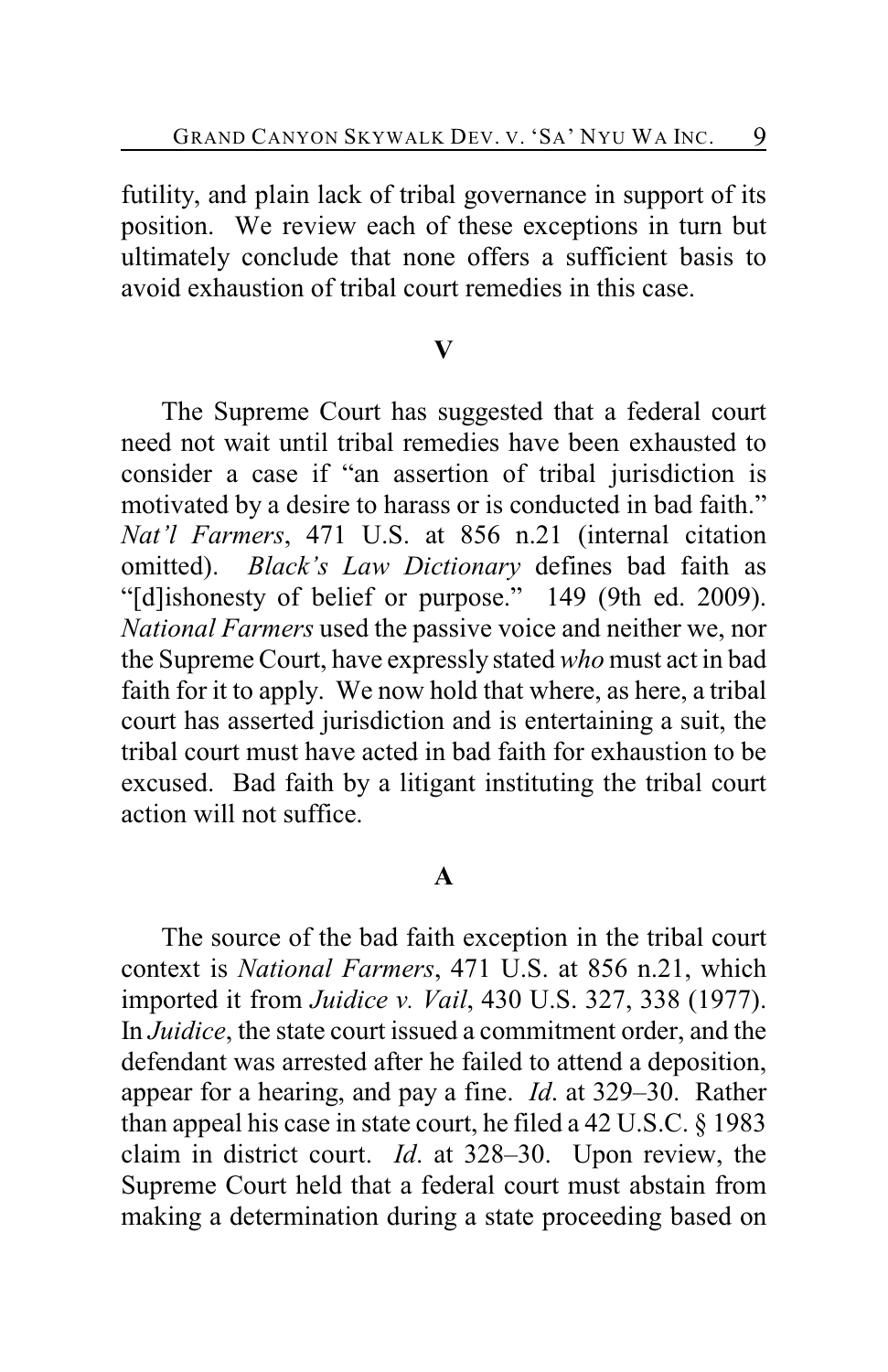the principle of comity unless the proceeding was motivated by a desire to harass or was conducted in bad faith. *See id*. at 334–38. The Court looked to the *proceeding* and the court overseeing that proceeding to make its determination. *See id.* at 338 (holding that the bad faith exception "may not be utilized unless it is alleged and proved that [the State Courts] are enforcing the contempt procedures in bad faith or are motivated by a desire to harass"). The defendant there alleged bad faith by the plaintiffs, which the Court explicitly held insufficient to trigger the exception. *See id.* (holding that the exception was not triggered because "[w]hile some paragraphs of the complaint could be construed to make [bad faith] allegations as to the creditors, there are no comparable allegations with respect to appellant justices who issued the contempt orders"). Analogizing to this case, it must be the Hualapai Tribal Court that acts in bad faith to avoid the requirement to exhaust tribal court remedies.

Additionally, a broader interpretation would unnecessarily deprive tribal courts of jurisdiction and violate the principles of comity that underlie the exhaustion requirement. A party would need only allege bad faith by the opposing party, or a third party, to remove the case to federal court. Comity principles require that we trust that our tribal court counterparts can identify and punish bad faith by litigants as readily as we can. GCSD's proposed reading of the exception would swallow the rule and undermine the Supreme Court's general principle of deference to tribal courts.

GCSD points to two Ninth Circuit cases in support of its broader interpretation of who may act in bad faith to trigger the exception, but neither is dispositive of the issue. In *A&A Concrete, Inc. v. White Mountain Apache Tribe*, the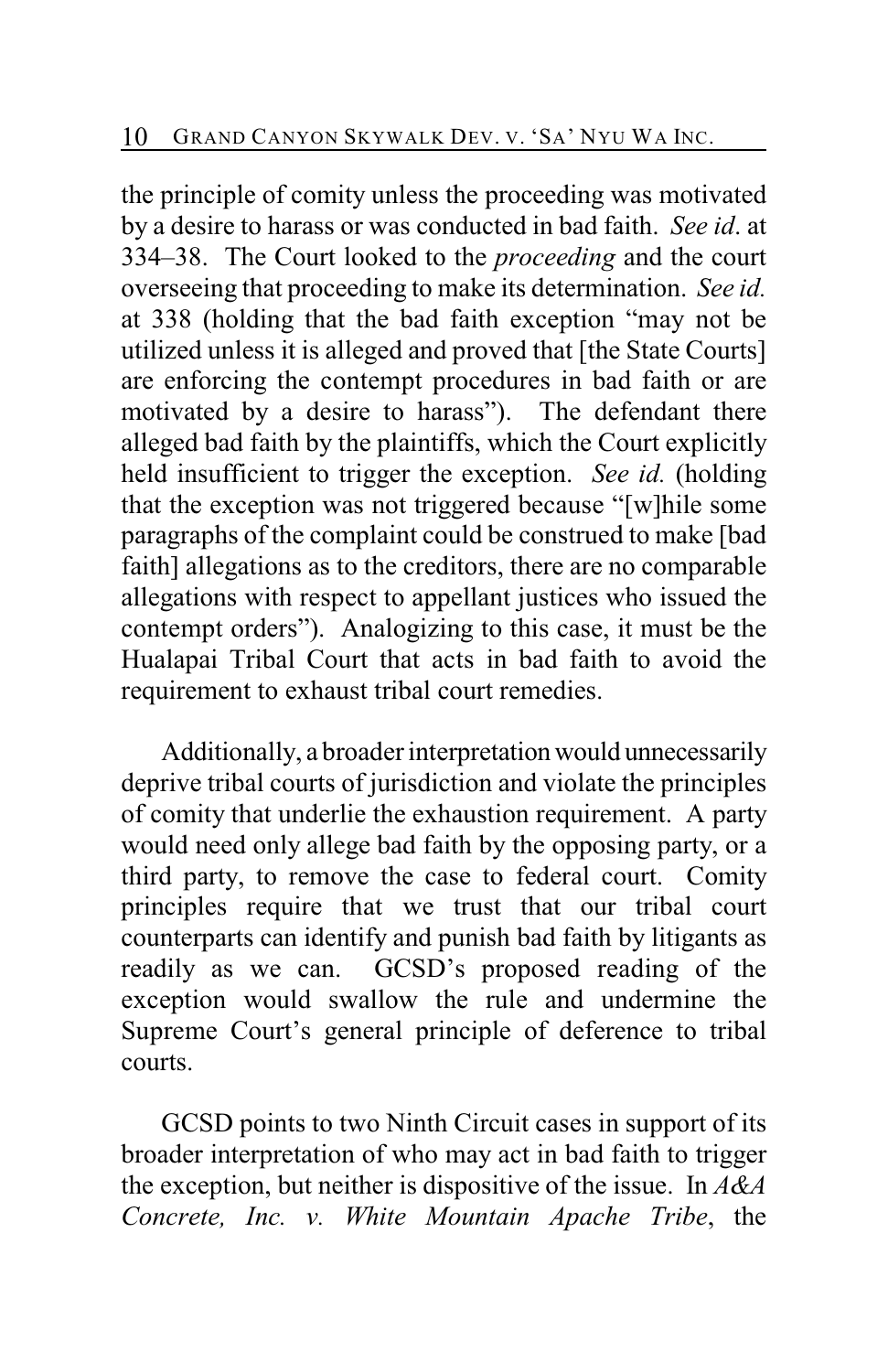appellants argued that enforcement of a statutory scheme had been in bad faith. 781 F.2d 1411, 1417 (9th Cir. 1986). We rejected the argument because there was no evidence of bad faith in the record. *See id.* Similarly, in *Atwood v. Fort Peck Tribal Court Assiniboine*, we considered and rejected the bad faith exception in a single sentence by stating that "[t]here has been no showing that [the defendant] asserted tribal jurisdiction in bad faith or that she acted to harass [the plaintiff]." 513 F.3d 943, 948 (9th Cir. 2008). Although both of these decisions looked beyond the tribal court for their bad faith analysis, the topic received only a cursory review and was quickly dismissed. Neither case defined the scope of bad faith, and more importantly, neither case applied the bad faith exception. Ultimately, where a tribe has an established judicial system as here, the interpretation most faithful to *National Farmers* is that it must be the tribal court that acts in bad faith to exempt the party from exhausting available tribal court remedies.

#### **B**

The facts of this case do not support a finding of bad faith on the part of the tribal court. GCSD urges us to determine that the *Hualapai Tribal Court Evaluation*,<sup>2</sup> the proffered testimony of its author, Executive Director Joseph Myers, and other evidence proved that the tribal court and tribal council were inextricably intertwined such that bad faith by the tribal council could be imputed to the tribal court. However, the proffered evidence does not conclusively support that claim. The majority of the statements in the *Evaluation* are broad generalizations or guiding principles. Two specific findings

The tribal council commissioned the *Evaluation* prepared by the **<sup>2</sup>** National Indian Justice Center.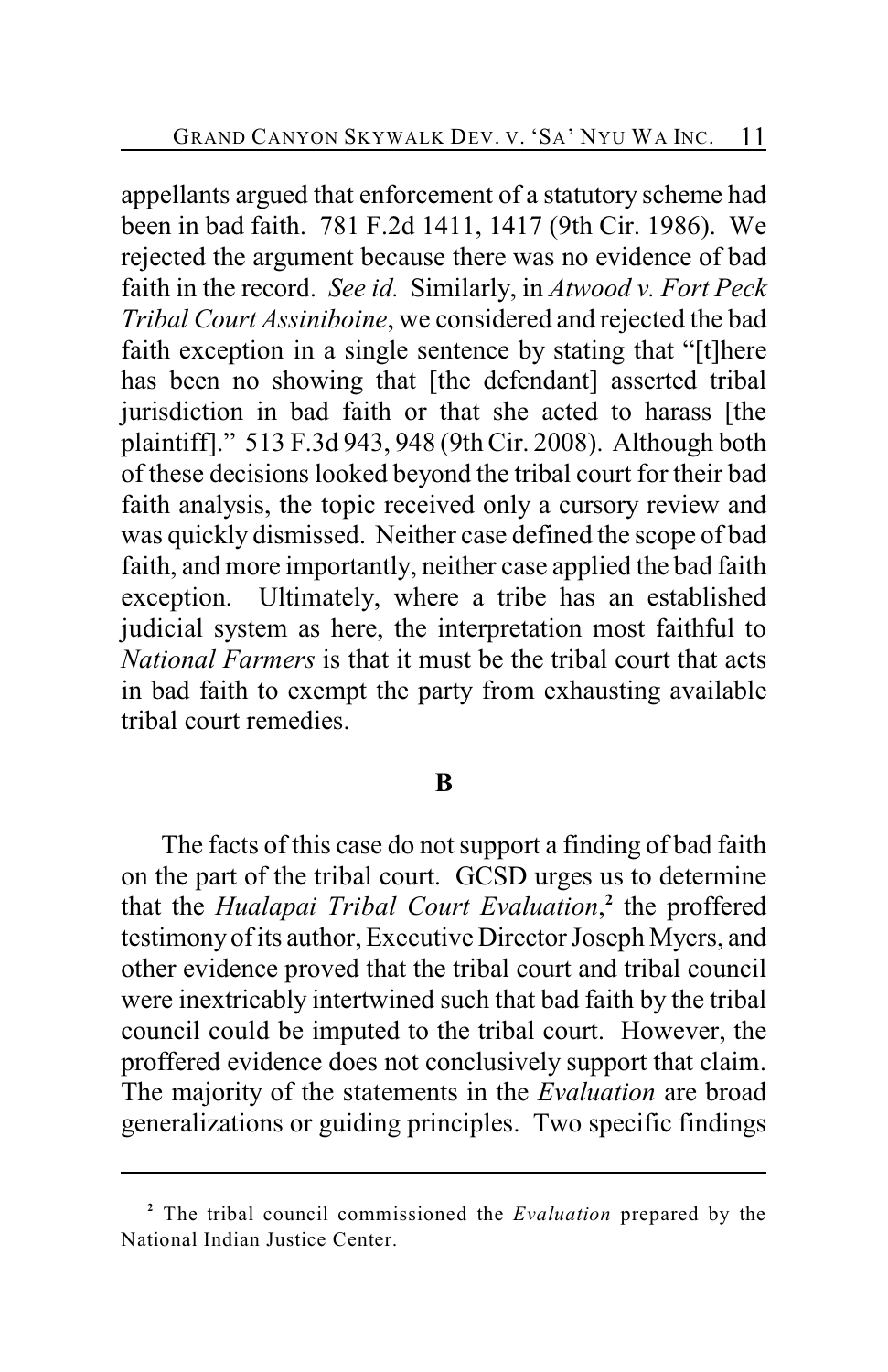directly refute GCSD's contentions: (1) "no interviewee stated that there was any direct interference in court matters by tribal council members;" and (2) "[t]he judiciary is separate and apart from the tribal council." Additionally, the tribal council's act of bringing in an external auditing organization lends credibility to the tribal court system as a whole.

GCSD challenges the district court's refusal to hear testimony from the *Evaluation*'s author, Mr. Myers. "A district court's evidentiary rulings should not be reversed absent clear abuse of discretion and some prejudice." *S.E.C. v. Jasper*, 678 F.3d 1116, 1122 (9th Cir. 2012) (citation and internal quotation marks omitted). "For us to reverse a decision as an abuse of discretion, we must have a definite and firm conviction that the district court committed a clear error of judgment in the conclusion it reached." *United States v. Comprehensive Drug Testing, Inc.*, 621 F.3d 1162, 1175 (9th Cir. 2010) (citation and internal quotation marks omitted).

The district court did not abuse its discretion when it denied GCSD's request to introduce Mr. Myers' testimony. GCSD requested an emergency evidentiary hearing but failed to notify the court of its intention to introduce witness testimony. As a result, SNW did not have an opportunity to subpoena defense witnesses. Out of fairness to SNW and due to the urgency of a TRO proceeding, the court accepted only Mr. Myers' written report. The court reviewed the published *Evaluation* and left open the possibility of an additional evidentiary hearing if necessary.

Ultimately, the court's denial of the admission of his actual testimony was not an abuse of discretion because the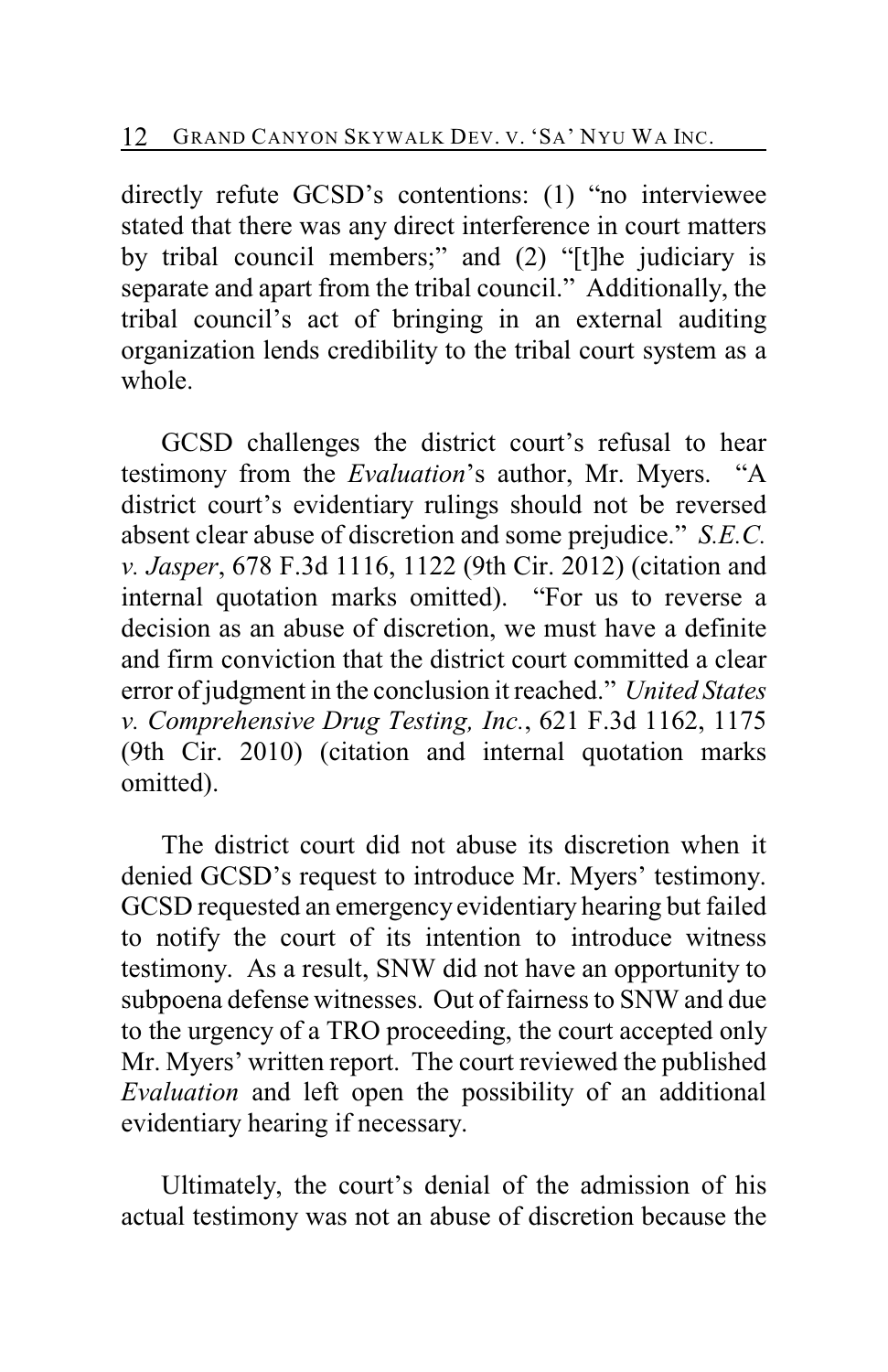*Evaluation* documented Mr. Myers' findings and provided a balanced review of the Hualapai judiciary. When considered together, the submitted evidence does not establish that the tribal court operated in bad faith or is controlled by the tribal council in its decision making.

## **VI**

Futility is also a recognized exception to the requirement to exhaust court tribal remedies. Where "exhaustion would be futile because of the lack of adequate opportunity to challenge the court's jurisdiction," a party is excused from exhausting claims in tribal court. *Red Wolf*, 196 F.3d at 1065. Generally, this exception applies narrowly to only the most extreme cases. *See Johnson v. Gila River Indian Cmty.*, 174 F.3d 1032, 1036 (9th Cir. 1999) (two-year delay called into question the possibility of tribal court remedies); *Krempel v. Prairie Island Indian Cmty.*, 125 F.3d 621, 622 (8th Cir. 1997) (exhaustion not required where there was no functioning tribal court).

GCSD has failed to show that the Hualapai Tribal Court does not offer an adequate and impartial opportunity to challenge jurisdiction. Although Hualapai Law and Order Code  $\S$  2.16(K) originally precluded a judge pro tem from hearing condemnation cases, the tribal court remedied this separation of powers issue by invalidating that section and appointing a neutral pro tem judge to hear this case. The Hualapai adjudicatory process has continued, as evidenced by submitted tribal court and tribal court of appeals orders. Both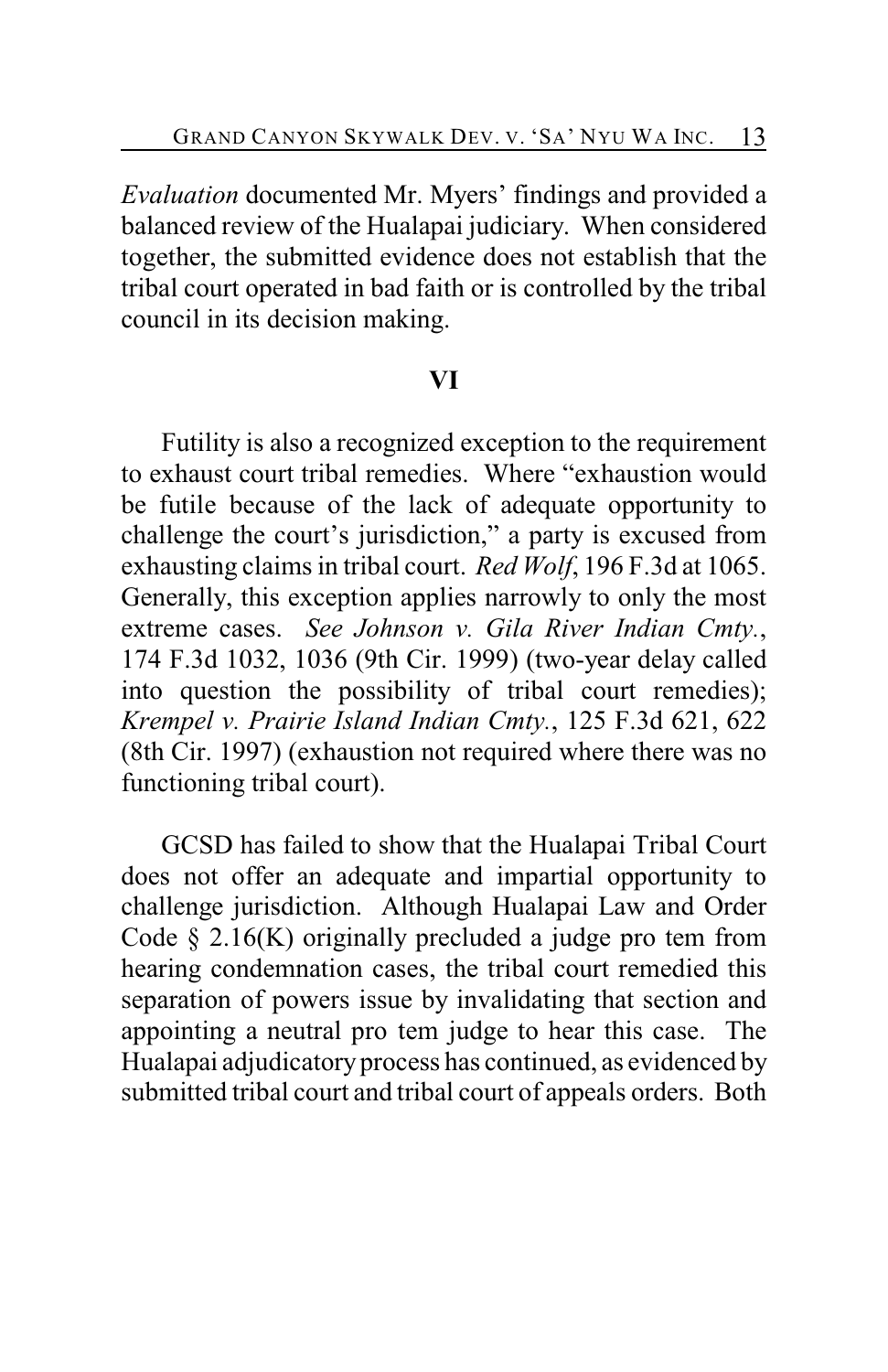parties to this appeal are participating in those proceedings.**<sup>3</sup>** The tribal court determined it has jurisdiction to review the condemnation act under the catchall section of the Hualapai Law and Order Code, § 3.1(d), which states: "the Tribal Court may be guided by common law as developed by other Tribal, federal or state courts" where no law is directly on point. Even the *Evaluation* offered as evidence by GCSD as proof of futility includes statements such as, "[t]he Hualapai Tribal Court is a functional, established system with court procedures" and "[t]he judiciary is separate and apart from the tribal council."

The submitted evidence supports the district court's finding that the tribal court operates independently from the tribal council and the evidence presented does not meet the narrow futility exception. GCSD is actively litigating its case in Hualapai Tribal Court, contradicting its argument that it has not had an "adequate opportunity to challenge the court's jurisdiction." *Red Wolf*, 196 F.3d at 1065.

#### **VII**

Finally, we turn to the third issue raised on appeal, whether the tribal court plainly lacked jurisdiction over this case. The Supreme Court stated in *Strate v. A-1 Contractors* that where "it is plain that no federal grant provides for tribal governance of nonmembers' conduct on land covered by *Montana*'s main rule, it will be equally evident that tribal courts lack adjudicatory authority over disputes arising from

Appellees' outstanding Second Motion to Supplement the Record, Oct. **<sup>3</sup>** 5, 2012, ECF No. 38, and Appellant's outstanding Motion to Supplement the Record, Oct. 15, 2012, ECF No. 39, are granted. Submitted materials have been reviewed and were considered in this decision.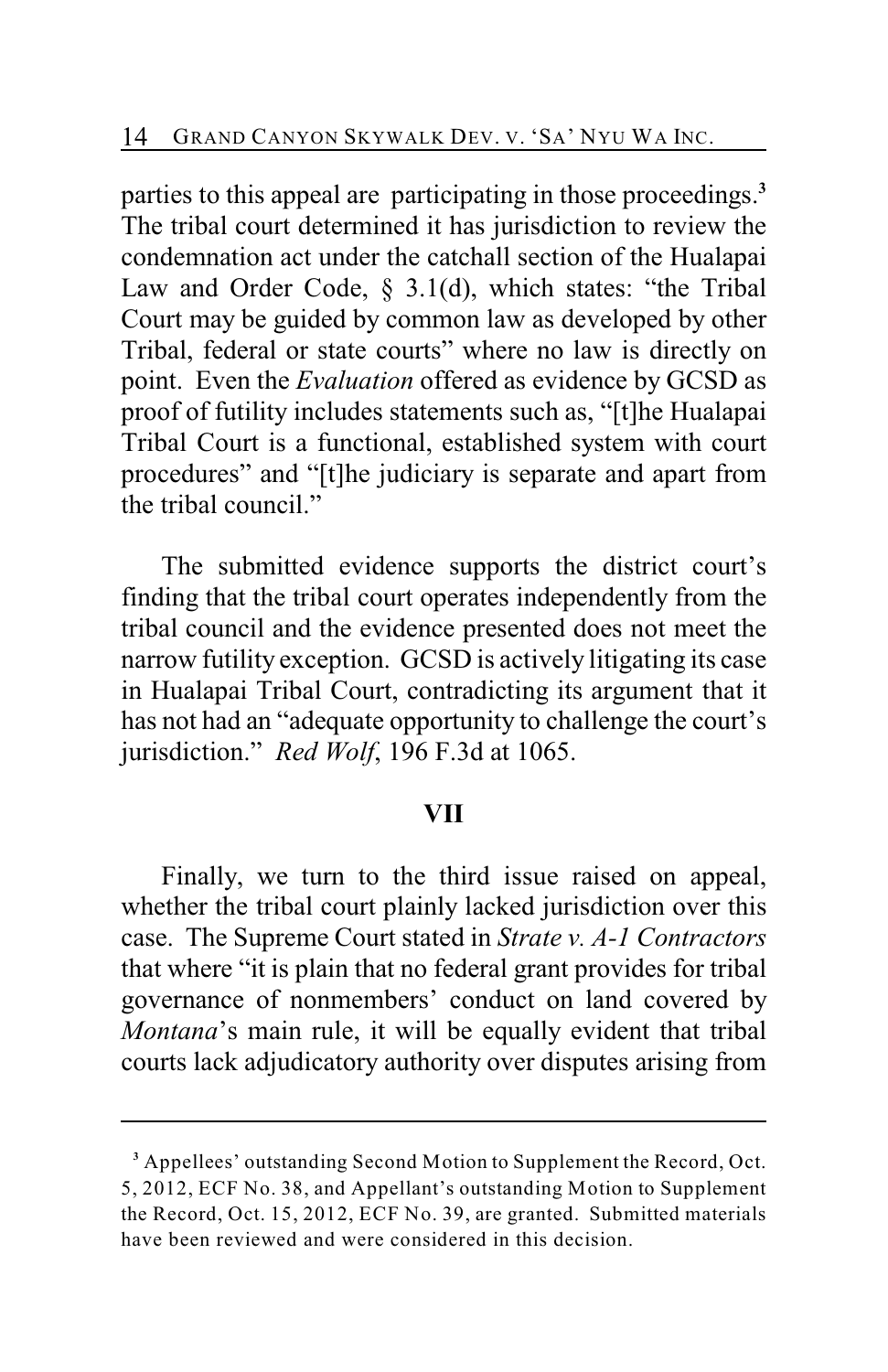such conduct." 520 U.S. 438, 459 n.14 (1997) (*Montana* "described a general rule that, absent a different congressional direction, Indian tribes lack civil authority over the conduct of nonmembers on non-Indian land within a reservation." *Id*. at 446). We hold that this *Strate* exception does not apply here to deny the tribal court of its initial jurisdiction.

The tribal court does not plainly lack jurisdiction because *Montana*'s main rule is unlikely to apply to the facts of this case. Furthermore, the district court correctly relied upon *Water Wheel*, which provides for tribal jurisdiction without even reaching the application of *Montana*. Even if the tribal court were to apply *Montana*'s main rule, GCSD's consensual relationship with SNW or the financial implications of the agreement likely place it squarely within one of *Montana*'s exceptions and allow for tribal jurisdiction.**<sup>4</sup>**

## **A**

*Montana v. United States*, 450 U.S. 544 (1981), is "the pathmarking case concerning tribal civil authority over nonmembers." *Strate*, 520 U.S. at 445. But as the district court properly determined, a tribe's inherent authority over tribal land may provide for regulatory authority over non-Indians on that land without the need to consider *Montana*. *See Water Wheel*, 642 F.3d at 804–05. As a starting point, we

Although GCSD raises *mobilia sequuntur personam* as another means **<sup>4</sup>** to preclude tribal jurisdiction in the first instance, its argument conflates the interlocutory jurisdictional question with the merits of the condemnation action. This opinion focuses on the jurisdictional question, and we need not determine the situs of the contract to render our decision.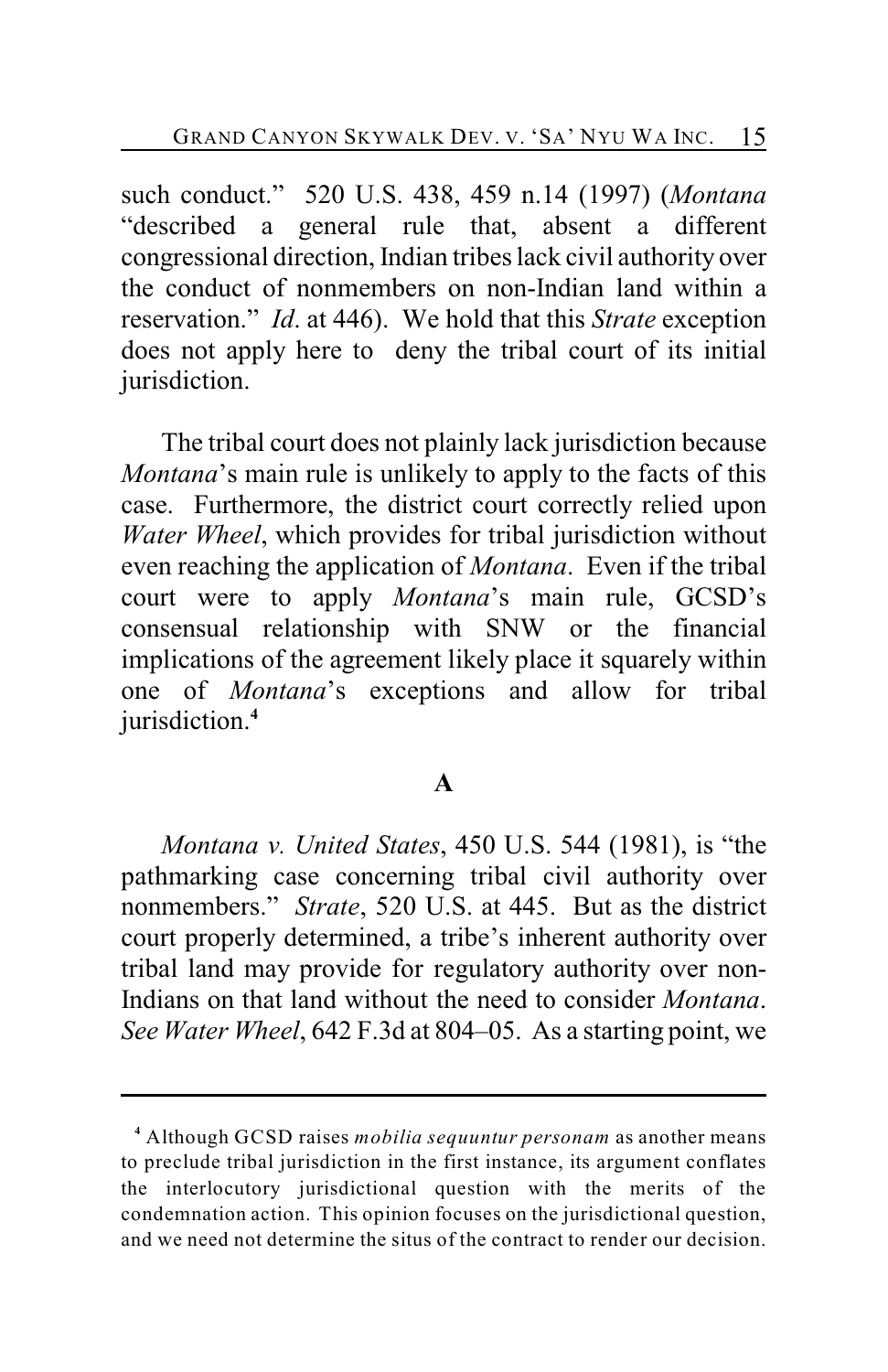recognize "the long-standing rule that Indian tribes possess inherent sovereign powers, including the authority to exclude, unless Congress clearly and unambiguously says otherwise." *Id.* at 808 (citation omitted).

In *Water Wheel*, a non-Indian corporation entered into a lease agreement with a group of tribes for the development and operation of a recreational park and marina on tribal land along the Colorado River. *Id*. at 805. Under the contract Water Wheel collected fees from users and made payments to the tribes. *Id*. After a dispute arose, Water Wheel stopped making payments and refused to vacate the premises after the lease ended. *Id*. The tribes filed suit in tribal court, and Water Wheel moved to dismiss the case, arguing the court did not have jurisdiction under *Montana*. *Id*. at 805–06. We held that "where the non-Indian activity in question occurred on tribal land, the activity interfered directly with the tribe's inherent powers to exclude and manage its own lands, and there are no competing state interests at play, the tribe's status as landowner is enough to support regulatory jurisdiction without considering *Montana*," *id*. at 814, and unless a limitation applies, adjudicatory jurisdiction, as well. *Id*. at 814–17.

Despite GCSD's attempts to distinguish *Water Wheel*, the factual differences do not diminish the reasoning or the application of the decision here. Just as in *Water Wheel*, GCSD agreed to develop and manage a tourist location on tribal land in exchange for a fee. It is the impressive beauty of the tribal land's location that is the valuable centerpiece of this controversy. Tourists visit the Skywalk because it provides unparalleled viewing of the Grand Canyon, a location to which the Tribe has the power to limit access through its inherent sovereignty and the right to exclude.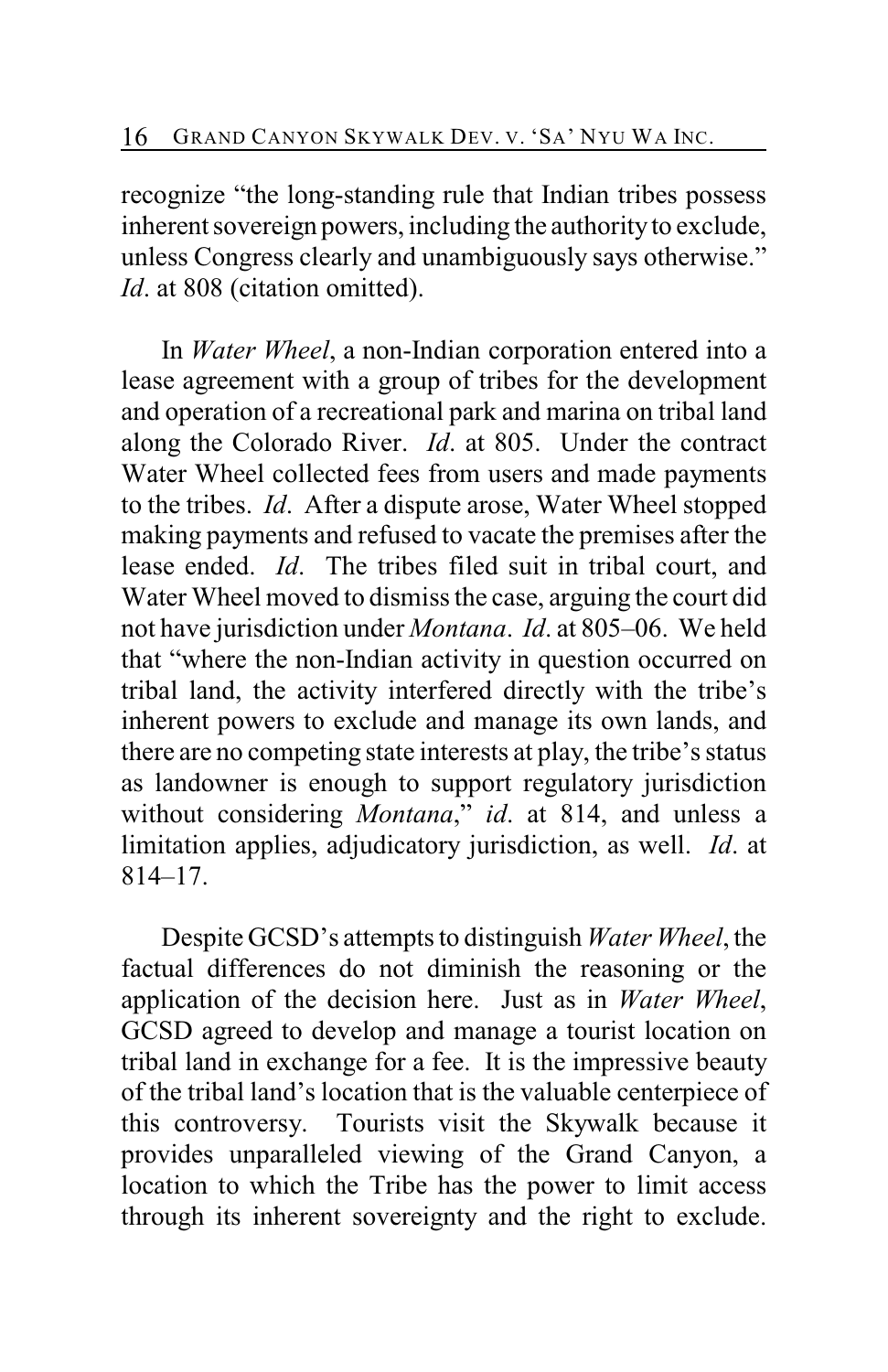*Water Wheel* is instructive because there, just as here, it was access to the valuable tribal land that was the essential basis for the agreement.

Although this case involves an intangible property right within a contract, rather than a leasehold as in *Water Wheel*, the contract in this case equally interfered with the Hualapai's ability to exclude GCSD from the reservation. The dispute between GCSD and SNW over the management of the Skywalk property resulted in the Hualapai taking drastic measures: passing an ordinance to condemn GCSD's property rights, purporting to substitute the Tribe in the place of GCSD to carry out the management of the overlook, and spending more than two years in litigation. With the power to exclude comes the lesser power to regulate. *South Dakota v. Bourland*, 508 U.S. 679, 689 (1993). Where a tribe has regulatory jurisdiction and interests, such as those at stake here, it is also likely to have adjudicatory jurisdiction as the district court concluded. *See Water Wheel*, 642 F.3d at 814–16.

GCSD argues the Tribe waived its inherent sovereignty when it established SNW to manage the Skywalk contract, but that is not the case. *Merrion v. Jicarilla Apache Tribe* cautioned against conflating a tribe's agreement to contract with a waiver of tribal sovereignty. 455 U.S. 130, 144–48 (1982). "To presume that a sovereign forever waives the right to exercise one of its sovereign powers unless it expressly reserves the right to exercise that power in a commercial agreement turns the concept of sovereignty on its head . . . ." *Id*. at 148. GCSD relies on *Merrion* where the Court stated "[w]hen a tribe grants a non-Indian the right to be on Indian land, the tribe agrees not to exercise its ultimate power to oust the non-Indian as long as the non-Indian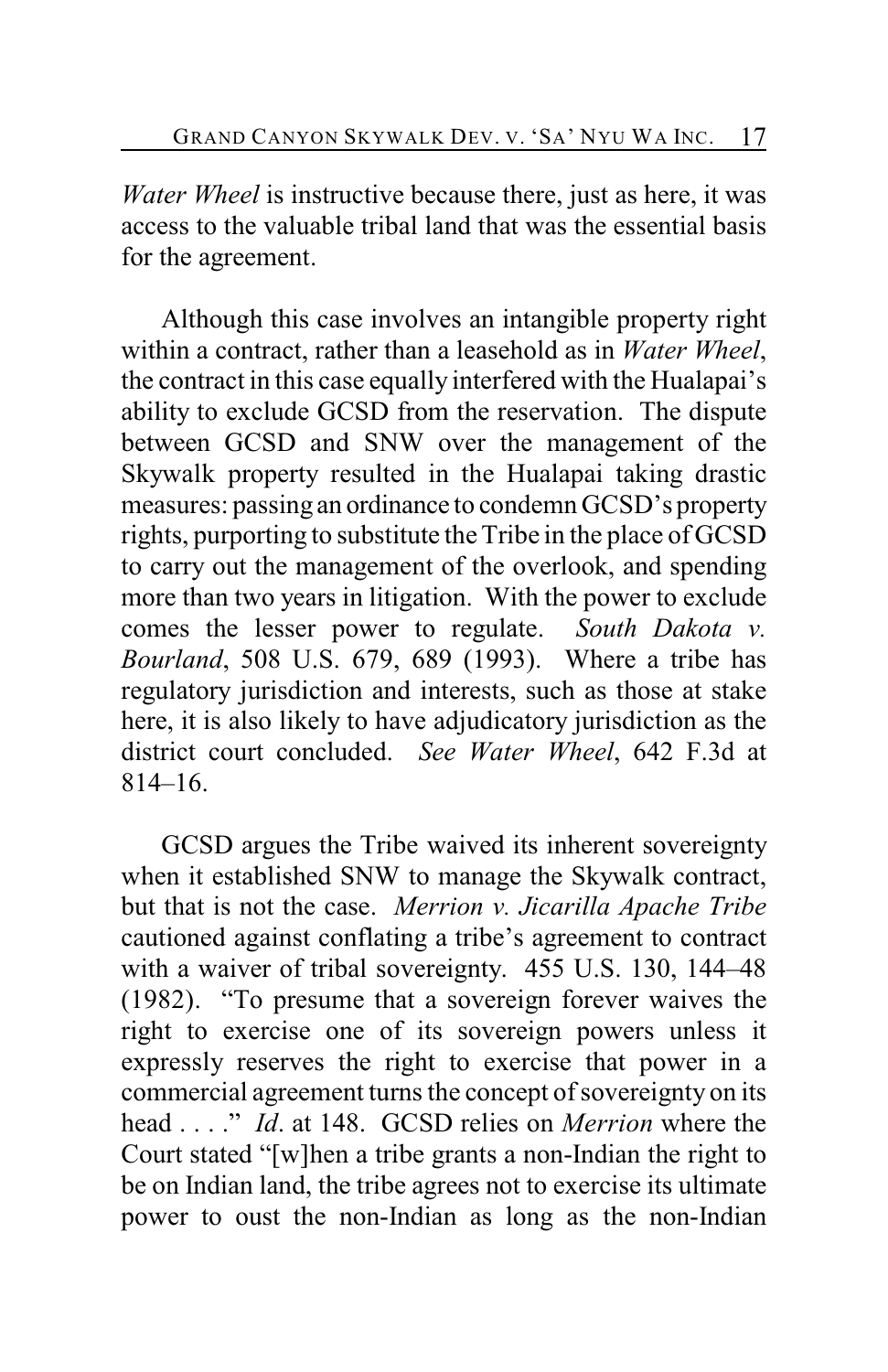complies with the initial conditions of entry." *Id*. at 144. But that argument goes to the merits of the condemnation action and not to the jurisdictional question before us now. Read in its entirety, *Merrion* holds that unless expressly waived "in unmistakable terms" within the contract, a tribe retains its inherent sovereignty, and as such, the tribe may have jurisdiction. *Id*. at 148.

## **B**

Furthermore, although the main rule in *Montana v. United States* is that a tribal court lacks regulatory authority over the activities of non-Indians unless one of its two exceptions apply, this case is not *Montana*. *Montana*, 450 U.S. at 565–66. *Montana* considered tribal jurisdiction over nonmember activities on *non-Indian* land, *held in fee simple*, within a reservation. *Id*. at 547, 565–66. The land underlying this case, however, is federal Indian land held in trust for the Hualapai Tribe. The dispute arose out of an agreement related to the development, operations, and management of the Skywalk, an asset located in Indian country.

With the exception of *Nevada v. Hicks*, 533 U.S. 353 (2001), the Supreme Court has applied *Montana* "almost exclusively to questions of jurisdiction arising on non-Indian land or its equivalent." *Water Wheel*, 642 F.3d at 809. When deciding whether a tribal court has jurisdiction, land ownership may sometimes prove dispositive, but when a competing state interest exists courts balance that interest against the tribe's. *See Hicks*, 533 U.S. at 360, 370. Here, as the dispute centers on Hualapai trust land and there are no obvious state interests at play, the *Hicks* exception is unlikely to require *Montana*'s application. At the very least, it cannot be said that the tribal court plainly lacks jurisdiction.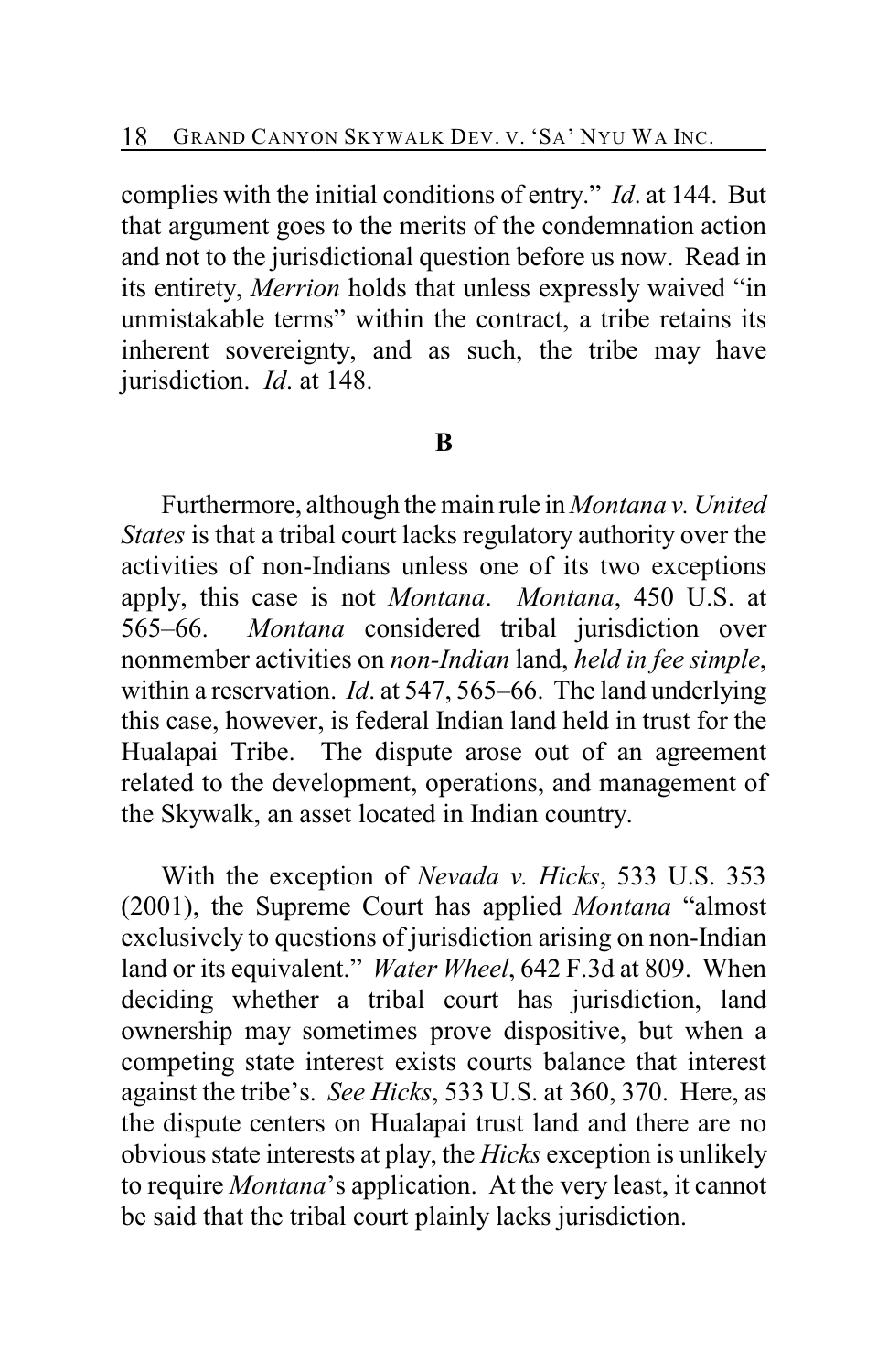## **C**

Even if *Montana* applied, either of its two recognized exceptions could also provide for tribal jurisdiction in this case. The first exception allows "Indian tribes [to] retain inherent sovereign power to exercise some forms of civil jurisdiction over non-Indians on their reservations" where nonmembers enter into "consensual relationships with the tribe or its members, through commercial dealing, contracts, leases, or other arrangements." 450 U.S. at 565. The second exception exists where the conduct of a non-Indian "threatens or has some direct effect on the political integrity, the economic security, or the health or welfare of the tribe." *Id*. at 566. Additionally, tribal laws may be fairly imposed on nonmembers if the nonmember consents, either expressly or through his or her actions. *See Plains Commerce Bank v. Long Family Land & Cattle Co.*, 554 U.S. 316, 337 (2008).

GCSD voluntarily entered into a contract with SNW by signing an agreement to develop and manage the Skywalk and both parties were represented by counsel. The scope of the agreement was extensive, lasting more than eight years at the time the case was filed in the district court, and with agreed upon possible damages of up to \$50 million for early termination. The parties reviewed and signed an amended agreement and entered into a subsequent trust years later. While the agreement was between GCSD and SNW, and not the Tribe directly, the first exception applies equally whether the contract is with a tribe or its members. *Montana*, 450 U.S. at 565. Given the consensual nature of the relationship between the parties and the potential economic impact of the agreement, the tribal court could conclude it has jurisdiction over SNW's dispute with GCSD under either of *Montana*'s exceptions.